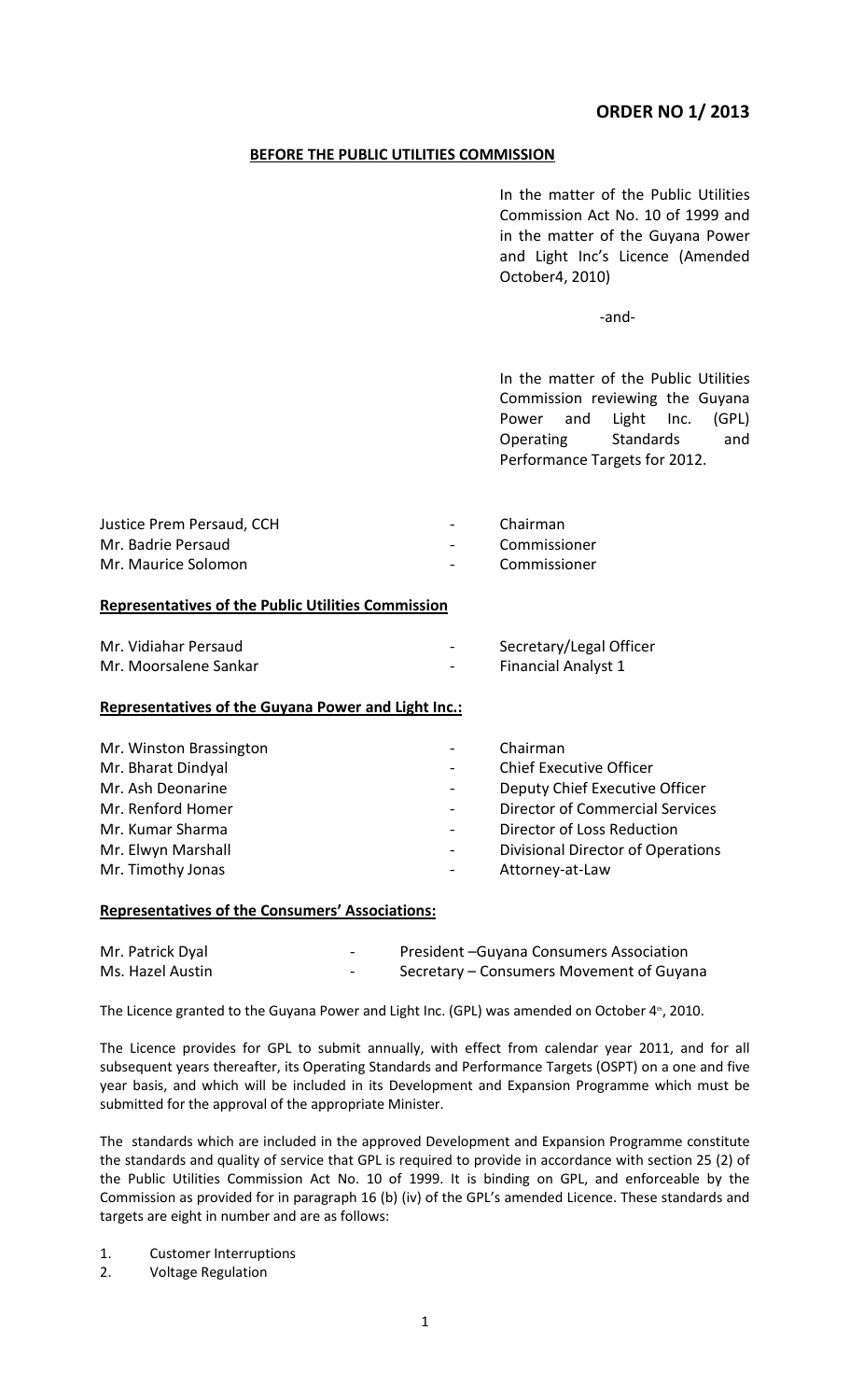- 3. Meter Reading
- 4. Issuing of Bills
- 5. Accounts Payable
- 6. Accounts Receivable
- 7. System Losses and
- 8. Average Availability

Provision has been made that by March  $30<sup>m</sup>$  in each calendar year commencing from the year 2012, the PUC shall review GPL's performance for the previous calendar year with respect to the OSPT in effect for such calendar year and shall determine whether GPL has failed to achieve and /or reach the targets, and if there is failure in any of the targets what was the impact of such failures on the consumer and company.

If the Commission finds that the Licencee has failed to meet its Operating Standards and/or Performance Targets as provided for in subparagraph (A), it may impose monetary penalties on the company in an amount not to exceed **25%** of the total value of the dividends payable to the company's shareholder(s) for such calendar year in accordance with the Licencee and applicable law.

In determining the amount of any monetary penalty to be imposed within the parameters set forth in subparagraph (B), the Commission shall take into account the extent to which the company has failed to meet its Operating Standards or Performance Targets during the previous calendar year and the impact of any such failure(s) upon the Licencees' Customers.

On the 22<sup>nd</sup> of March 2013 the Commission held a public hearing at the Tower Hotel, Georgetown, the object of which was to afford GPL an opportunity to inform the public whether the operating standards for 2012 were met and if not, why.

The Commission in reviewing the standards that GPL failed to achieve, took into consideration the reasons that contributed to the failures and the impact, if any, on the consumers and on the company.

# **GPL's Performances and Explanations for Failing to Achieve a Number of Operating Standards:**

# **1. Customer Interruptions:**

# **(a) System Average Interruption Frequency Index (SAIFI):**

The intent of this standard is to limit the average number of outages a consumer would have received during the year to no more than 120.

The annual average number of outages a consumer experienced in 2012 was 180. The standard was therefore not met.

GPL explained that that three feeder lines which supply power to the secondary lines and which power a significant number of consumers failed with a greater degree of frequency than was originally anticipated. The company posited that when the current upgrades to the transmission system are completed the number of secondary lines would be increased allowing for fewer consumers per line. This would result in a reduction of outages a customer will receive when the upgrades are completed.

# **(b) System Average Interruption Duration Index (SAIDI):**

The intent of this standard is to limit the average duration of outages a consumer would experience during the year to no more than 180 hours.

The average annual duration of down time a consumer experienced during the year was 180 hours. The target was therefore met.

# **2. Voltage Regulations:**

Part 1 of the standard states:

"GPL shall seek to maintain in stable conditions voltages, of  $\pm$  5% of the nominal voltage and  $\pm$  10% following a system disturbance".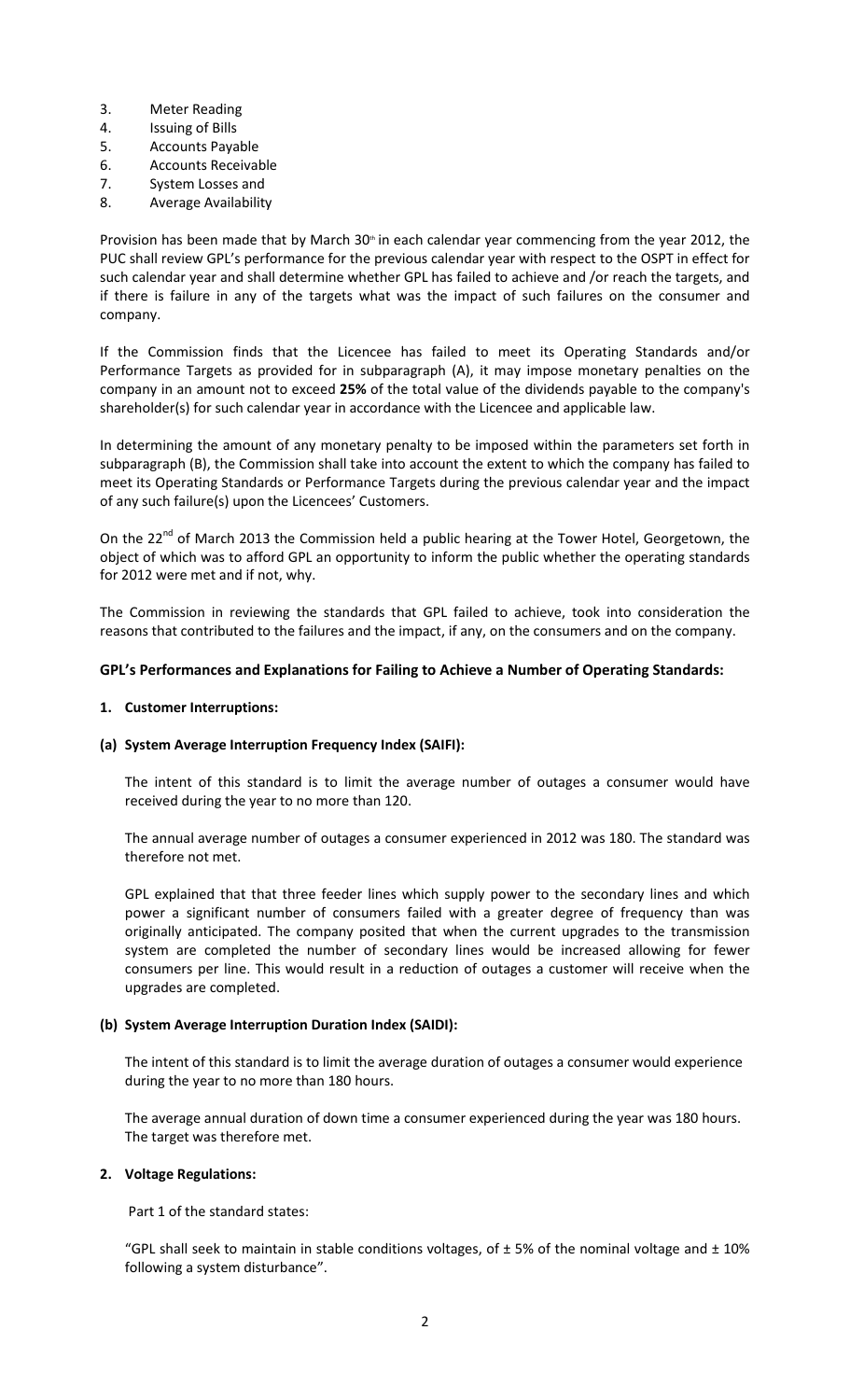GPL has maintained that it would be difficult to monitor the voltage supplied to each customer and had suggested that as an alternative the company would report on the number of voltage complaints and the time taken to have them resolved. Since it appears that this standard was not measured no report was made at the hearing. **We expect that in future GPL will measure the standard and report to the Commission**.

Part 2 of the standard states:

"GPL shall complete 100% of customer voltage complaints due to network reconfigurations, vegetation upgrade of lines, additional transformer, etc. in no more than 60 days". GPL has reported that for the year there were 1,489 job contracts and that 1,453 were completed within the stipulated time frame of 60 days. The standard was marginally not met.

# **3. Meter Reading:**

The purpose of this standard is aimed at reducing the number of annual estimated billings based on actual meter readings. For 2012 GPL was required to read annually 97% of maximum demand consumers and 90% of non-maximum demand consumers.

Neither standard was achieved. With respect to non-maximum demand consumers GPL produced 85% of the bills based on actual readings; and with respect to maximum demand bills, 95% were produced based on actual meter readings.

GPL's explanations in not meeting the operating standards with respect to non-maximum demand consumers are:

- $\triangleright$  Consumers not being at home when meter readers visited to read meters GPL noted that 90% of the meters not read were due to meter readers having no access to the homes of these consumers.
- Hostile consumers that refuse to cooperate with GPL's personnel.
- $\triangleright$  Locked gates and canines that kept meter readers at bay.

**With respect to the Maximum Demand Consumers GPL explained that the major reason for its failure was inaccurate readings registered from the ITRON meters. Meter readers should be advised that they should be more vigilant in the recording of information from the ITRON meters.**

#### **4. Issuing of Bills:**

GPL is required to issue maximum demand bills within 7 (seven) days of the reading of the customer's meter and within 10 (ten) days of the reading of non-maximum demand meters. Both standards were achieved.

GPL had issued Maximum Demand bills within the 7 days times frame and bettered the standard by issuing non-maximum bills within 8 days of reading.

**The Commission notes that the question of issuing of bills has created problems for consumers because of the uncertainty of term "issuing". Does it mean when the bill was generated in the office of GPL or does it mean when the bill was sent out to consumers? It is an admitted fact that bills are sent in bulk to the Guyana Post Office Corporation (GPOC) for distribution to consumers. If "issuing" means distributing by the post office then the seven or ten days allowed must be counted from the date the GPOC starts its delivery. The GPOC is an agent for GPL and its performance binds the utility company.**

# **5. Accounts Payable:**

**T**his standard commits GPL to settle in full with its creditors within 30 days.

GPL reported that it took on average 33 (thirty - three) days to settle with its creditors. GPL did not offer any explanations why the standard was not met.

# **6. Accounts Receivable:**

This standard commits GPL to collect in full its consumer debtors within a period of 50 days.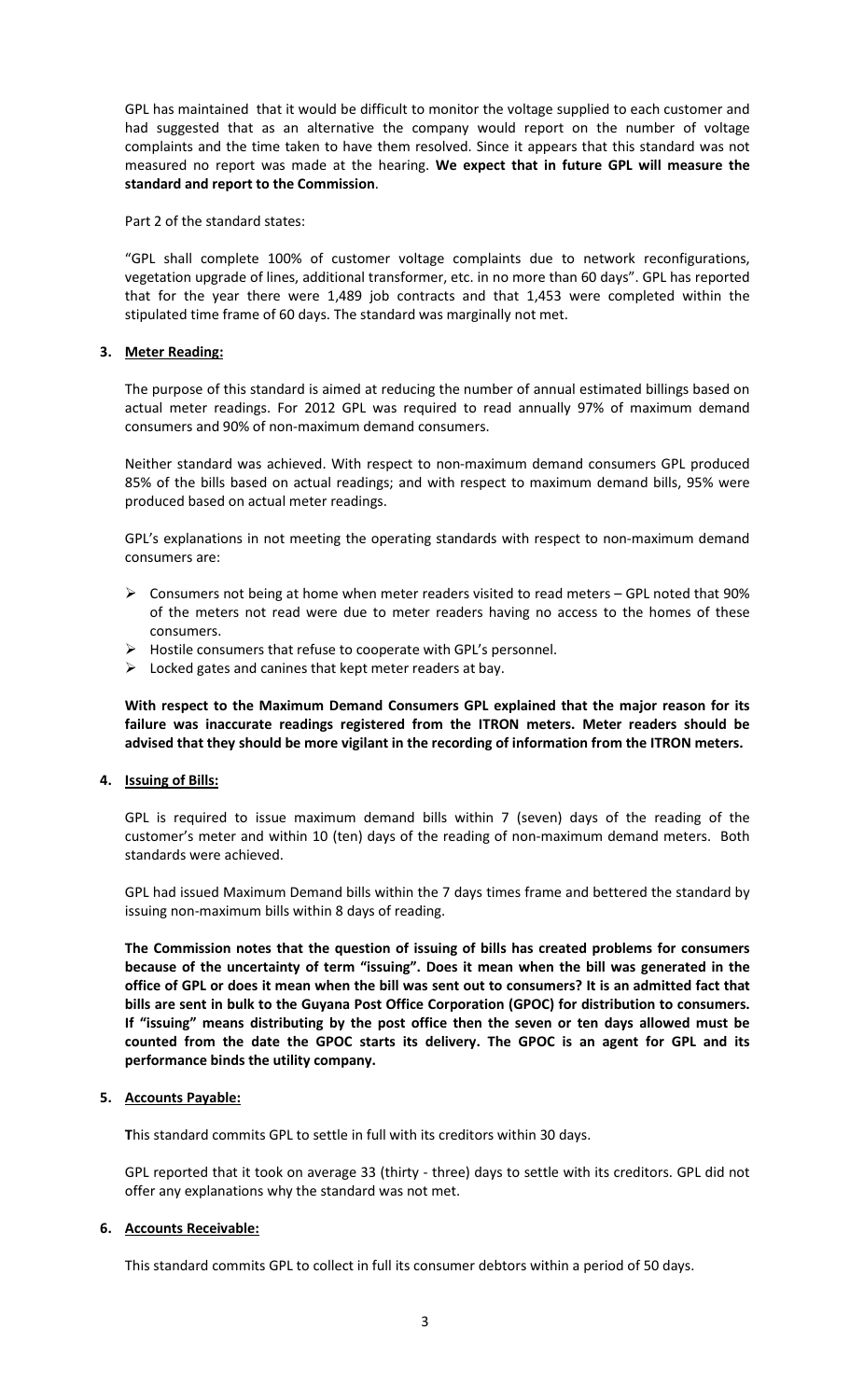GPL reported that it took on average 34 days to collect from its consumer debtors. This standard was therefore met.

# **7. System Losses:**

System losses at December 2012 were set at 28.65% of dispatched power. Losses at the end of 2012 were calculated at 32%. The standard was therefore not met.

GPL explained that:

- $\triangleright$  In spite of the company's best efforts, reduction in consumer theft remained elusive. Further the external environment remains hostile and perceived corruption within the company does not help the situation.
- $\triangleright$  Significant investments which the company lack would be required to reduce technical losses.

# **8. Average Availability:**

GPL reported that the average availability for 2012 was 75%.

The standard was therefore met.

# **PUC's Review of Standards not Achieved:**

# **1. Customer Interruption:**

While the ideal situation is to have no power outages, the inconveniences experienced by consumers as a result of additional power outages would have been countered by GPL achieving the SAIDI index that limited power outages to no more than 180 hours for 2012.

#### **2. Voltage Regulation:**

Because of the failure of GPL to ascertain the quality of voltage supplied to consumers during 2012, the PUC would be unable to make any assessment on the impact, if any, that irregular voltage supplied to consumers may have had on them during the year.

# **While the PUC recognises GPL's difficulties in measuring this standard there needs to be selective random testing that would allow for a determination of the quality of voltage supplied to consumers.**

The standard also requires GPL to complete 100% of customer's voltage complaints within 60 days and this standard was largely achieved. However sixty days give the company enough time to execute works of this nature and the company's failure to achieve 100% is disappointing.

# **3. Meter Reading:**

# (a) Non Maximum Demand Consumers:

In reviewing the standard set for the meter reading of non maximum demand consumers the Commission found the company's performance to be satisfactory, and noted the reasons for the company not attaining the standard as acceptable. The Commission is of the opinion that the impact, if any, on consumers and on the company, as a result of not attaining the operating standard to be negligible. GPL indicated that because its meter reading is not state of the art it would be unable to achieve the target set in the OSPT.

# (b) Maximum Demand Consumers:

The company's failure to meet the standard and the reasons given for the failure were noted. While the impact, if any, on the consumers and on the company is likely to be negligible, GPL needs to improve on its performance in order to achieve its 2013 target.